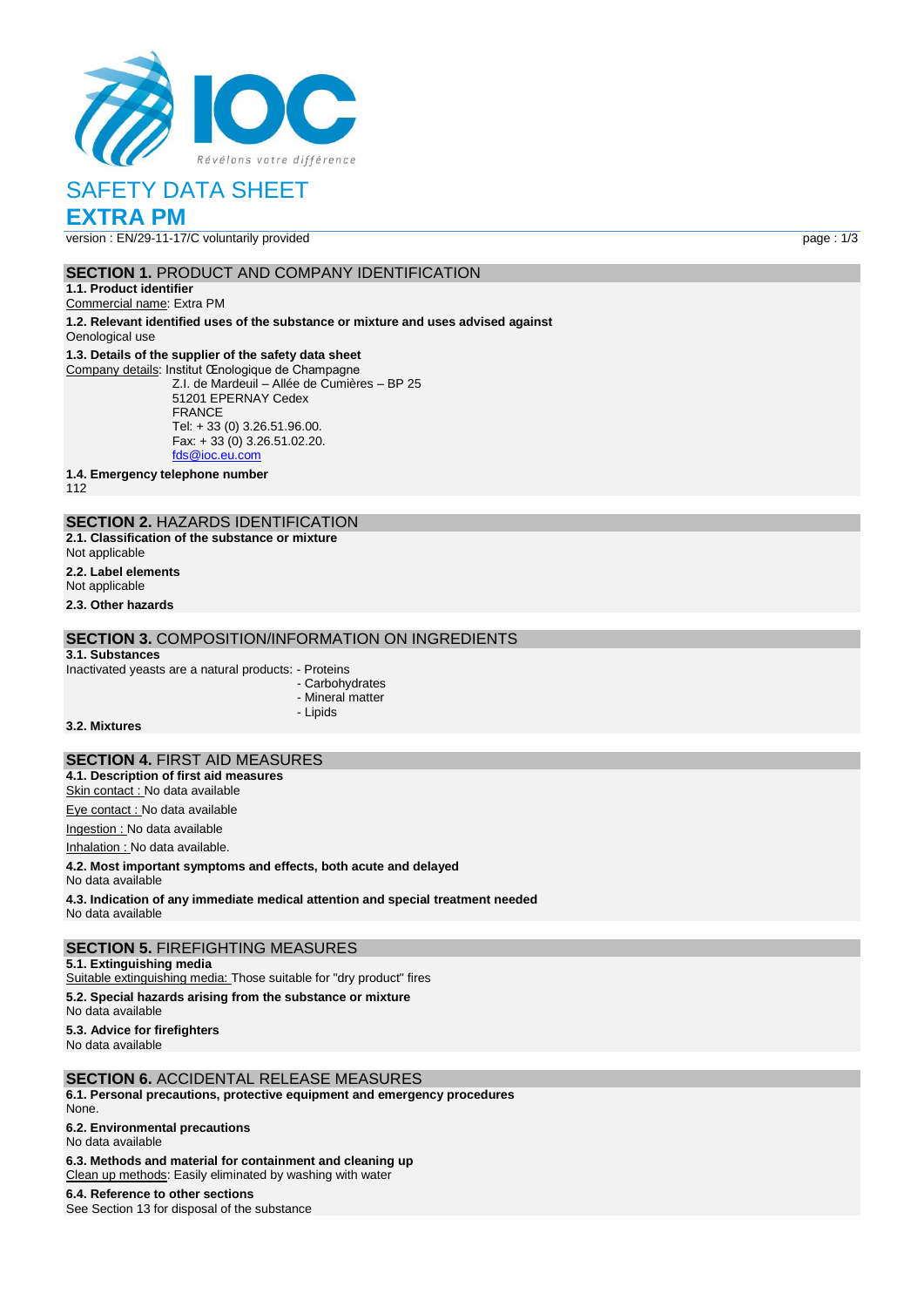

# SAFETY DATA SHEET

**EXTRA PM**

version : EN/29-11-17/C voluntarily provided page : 2/3

#### **SECTION 7.** HANDLING AND STORAGE

**7.1. Precautions for safe handling** Handling: No particular precautions **7.2. Conditions for safe storage, including any incompatibilities** To ensure good quality storage of the product Store in an environment where the temperature is below 20°C Store in an odourless environment

**7.3. Specific end use(s)**

#### **SECTION 8.** EXPOSURE CONTROL / PERSONAL PROTECTION

**8.1. Control parameters** No data available. **8.2. Exposure controls**

No particular measures or precautions.

#### **SECTION 9.** PHYSICAL AND CHEMICAL PROPERTIES

**9.1. Information on basic physical and chemical properties** Apperance : Flaky paste Odour : No data available Odour threshold : No data available pH : No data available Melting / freezing point : No data available Initial boiling point and boiling range : No data available Flash point : No data available Evaporation rate: No data available Flammability (solid, gas) : No data available Upper/lower flammability or explosive limits: No data available Vapour pressure : No data available Vapour density: No data available Relative density: No data available Solubility(ies); Easily soluble Partition coefficient: n-octanol/water: No data available Auto-ignition temperature: No data available Decomposition temperature: > 100 ° C Viscosity : No data available Explosive properties: No data available Oxidising properties: No data available **9.2. Other information**

#### **SECTION 10. STABILITY AND REACTIVITY**

**10.1. Reactivity** None **10.2. Chemical stability** None **10.3. Possibility of hazardous reactions** None **10.4. Conditions to avoid** None **10.5. Incompatible materials** None **10.6. Hazardous decomposition products** None

**SECTION 11.** TOXICOLOGICAL INFORMATION **11.1. Information on toxicological effects** No toxicological effects.